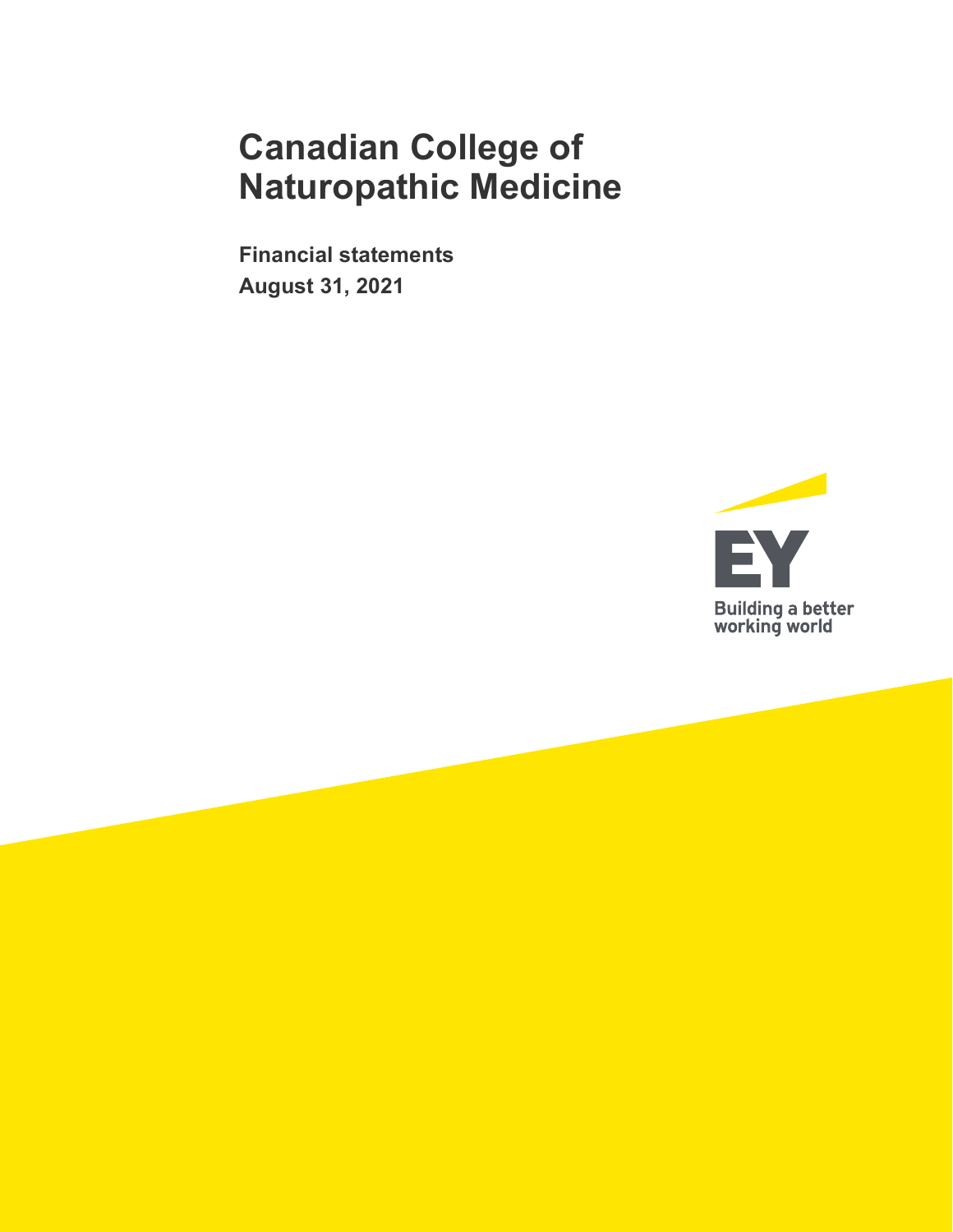### **Independent auditor's report**

### To the Governors of the **Canadian College of Naturopathic Medicine**

#### **Opinion**

We have audited the financial statements of the **Canadian College of Naturopathic Medicine** ["CCNM"], which comprise the statement of financial position as at August 31, 2021, and the statement of operations, statement of changes in net assets and statement of cash flows for the year then ended, and notes to the financial statements, including a summary of significant accounting policies.

In our opinion, the accompanying financial statements present fairly, in all material respects, the financial position of CCNM as at August 31, 2021, and its results of operations and its cash flows for the year then ended in accordance with Canadian accounting standards for not-for-profit organizations.

#### **Basis for opinion**

We conducted our audit in accordance with Canadian generally accepted auditing standards. Our responsibilities under those standards are further described in the *Auditor's responsibilities for the audit of the financial statements*  section of our report. We are independent of CCNM in accordance with the ethical requirements that are relevant to our audit of the financial statements in Canada, and we have fulfilled our other ethical responsibilities in accordance with these requirements. We believe that the audit evidence we have obtained is sufficient and appropriate to provide a basis for our opinion.

#### **Other matter – comparative financial information**

We draw attention to note 1 in the financial statements, which describes the effect of the combination of entities that merged to become CCNM on February 1, 2021. Merger accounting was applied retrospectively by management to the comparative information in these financial statements, including the statement of financial position as at August 31, 2020, and the statement of operations, the statement of changes in net assets and the statement of cash flows for the year ended August 31, 2020 and related disclosures. We were not engaged to report on the combined comparative information, and as such, it is unaudited. Our opinion is not modified with respect to this matter.

#### **Responsibilities of management and those charged with governance for the financial statements**

Management is responsible for the preparation and fair presentation of the financial statements in accordance with Canadian accounting standards for not-for-profit organizations, and for such internal control as management determines is necessary to enable the preparation of financial statements that are free from material misstatement, whether due to fraud or error.

In preparing the financial statements, management is responsible for assessing CCNM's ability to continue as a going concern, disclosing, as applicable, matters related to going concern and using the going concern basis of accounting unless management either intends to liquidate CCNM or to cease operations, or has no realistic alternative but to do so.

Those charged with governance are responsible for overseeing CCNM's financial reporting process.

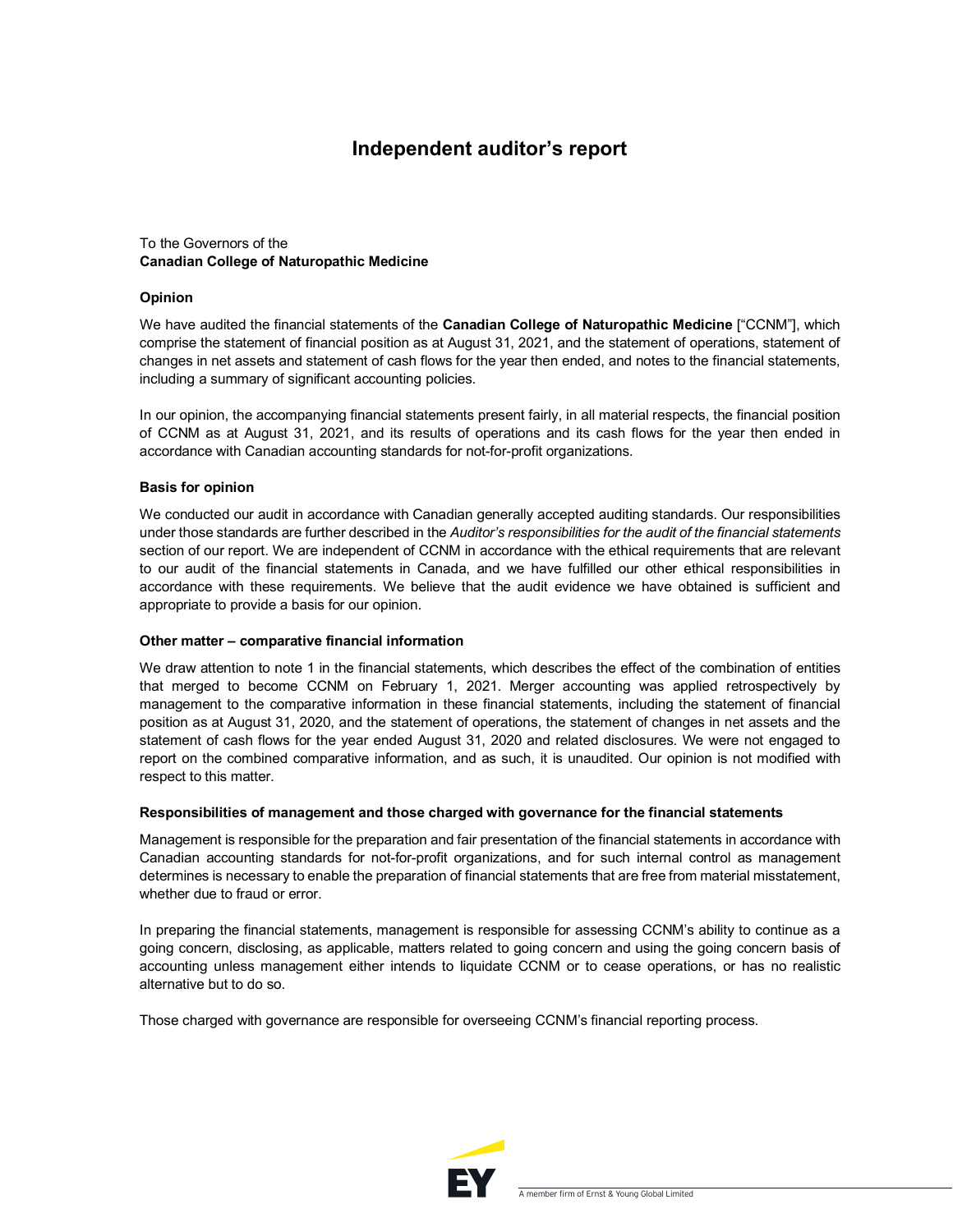#### **Auditor's responsibilities for the audit of the financial statements**

Our objectives are to obtain reasonable assurance about whether the financial statements as a whole are free from material misstatement, whether due to fraud or error, and to issue an auditor's report that includes our opinion. Reasonable assurance is a high level of assurance, but is not a guarantee that an audit conducted in accordance with Canadian generally accepted auditing standards will always detect a material misstatement when it exists. Misstatements can arise from fraud or error and are considered material if, individually or in the aggregate, they could reasonably be expected to influence the economic decisions of users taken on the basis of these financial statements.

As part of an audit in accordance with Canadian generally accepted auditing standards, we exercise professional judgment and maintain professional skepticism throughout the audit. We also:

- Identify and assess the risks of material misstatement of the financial statements, whether due to fraud or error, design and perform audit procedures responsive to those risks, and obtain audit evidence that is sufficient and appropriate to provide a basis for our opinion. The risk of not detecting a material misstatement resulting from fraud is higher than for one resulting from error, as fraud may involve collusion, forgery, intentional omissions, misrepresentations, or the override of internal control.
- Obtain an understanding of internal control relevant to the audit in order to design audit procedures that are appropriate in the circumstances, but not for the purpose of expressing an opinion on the effectiveness of CCNM's internal control.
- Evaluate the appropriateness of accounting policies used and the reasonableness of accounting estimates and related disclosures made by management.
- Conclude on the appropriateness of management's use of the going concern basis of accounting and, based on the audit evidence obtained, whether a material uncertainty exists related to events or conditions that may cast significant doubt on CCNM's ability to continue as a going concern. If we conclude that a material uncertainty exists, we are required to draw attention in our auditor's report to the related disclosures in the financial statements or, if such disclosures are inadequate, to modify our opinion. Our conclusions are based on the audit evidence obtained up to the date of our auditor's report. However, future events or conditions may cause CCNM to cease to continue as a going concern.
- Evaluate the overall presentation, structure and content of the financial statements, including the disclosures, and whether the financial statements represent the underlying transactions and events in a manner that achieves fair presentation.
- Obtain sufficient appropriate audit evidence regarding the financial information of the entities or business activities with CCNM to express an opinion on the financial statements. We are responsible for the direction, supervision and performance of the group audit. We remain solely responsible for our audit opinion.

We communicate with those charged with governance regarding, among other matters, the planned scope and timing of the audit and significant audit findings, including any significant deficiencies in internal control that we identify during our audit.

Ernst + Young LLP

**Chartered Professional Accountants Licensed Public Accountants** 

Toronto, Canada November 29, 2021

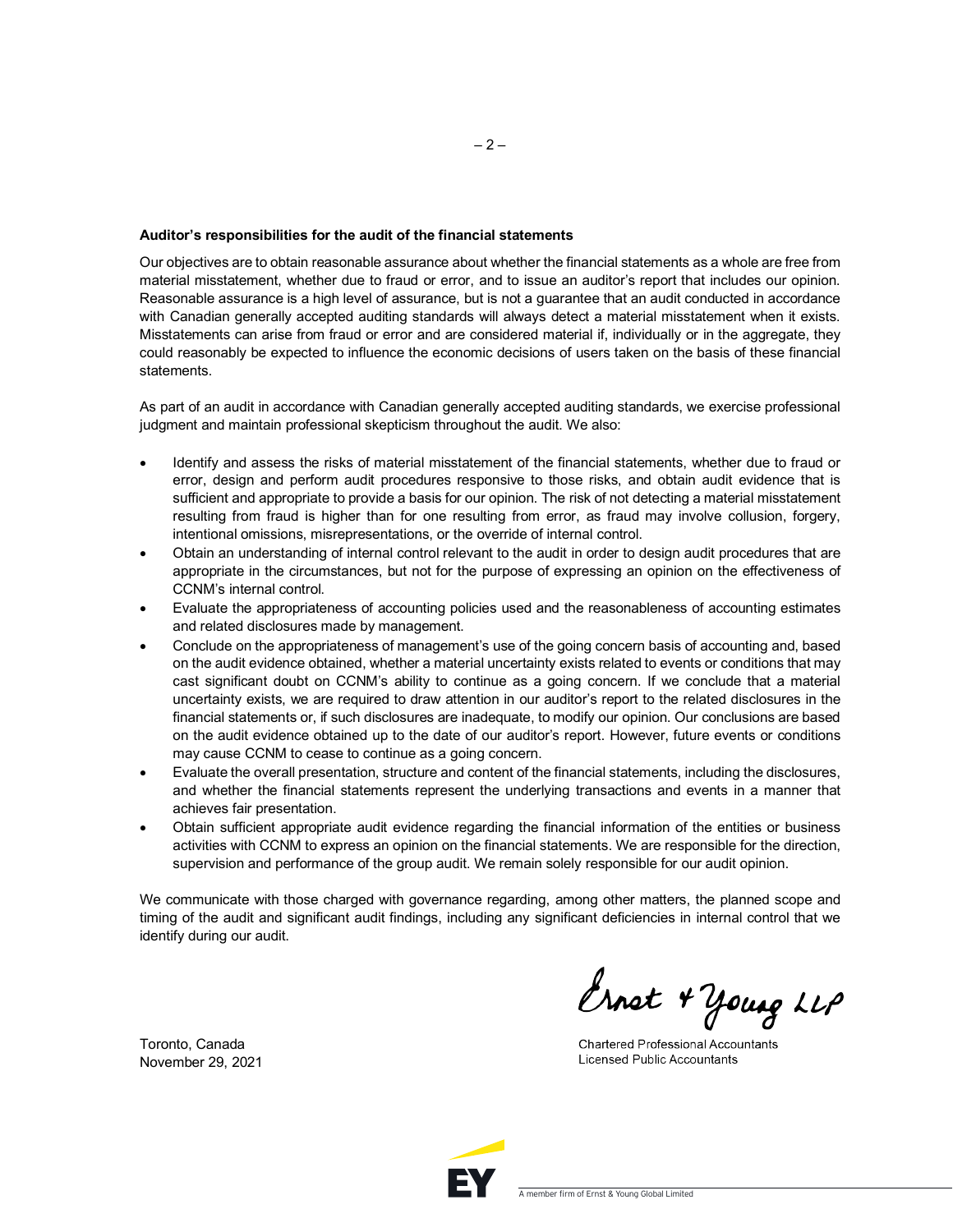# **Statement of financial position**

As at August 31

| \$<br>\$<br><b>Assets</b><br><b>Current</b><br>Cash and cash equivalents<br>2,314,684<br>Short-term investments [note 3]<br>4,007,159<br>Accounts receivable [notes 12, 15, 17 and 18]<br>1,714,932<br>68,649<br>Inventory<br>683,909<br>Prepaid expenses<br><b>Total current assets</b><br>8,789,333<br>Long-term prepaid expenses<br>237,705<br>Capital assets, net [note 4]<br>36,106,741<br>45, 133, 779<br><b>Liabilities and net assets</b><br><b>Liabilities</b><br>Bank indebtedness [note 6]<br>Accounts payable and accrued liabilities<br>1,352,730<br>Deferred revenue [note 18]<br>1,327,278<br>Deferred contributions [note 7]<br>1,327,465<br><b>Total current liabilities</b><br>4,007,473<br>Commitments and contingencies [notes 5 and 13]<br><b>Net assets</b><br>Unrestricted<br>41,059,244<br>34,642,776<br>Internally restricted [note 9]<br>7,298,336<br>Endowment [note 8]<br>67,062 |                         | 2021       | 2020       |
|--------------------------------------------------------------------------------------------------------------------------------------------------------------------------------------------------------------------------------------------------------------------------------------------------------------------------------------------------------------------------------------------------------------------------------------------------------------------------------------------------------------------------------------------------------------------------------------------------------------------------------------------------------------------------------------------------------------------------------------------------------------------------------------------------------------------------------------------------------------------------------------------------------------|-------------------------|------------|------------|
|                                                                                                                                                                                                                                                                                                                                                                                                                                                                                                                                                                                                                                                                                                                                                                                                                                                                                                              |                         |            |            |
|                                                                                                                                                                                                                                                                                                                                                                                                                                                                                                                                                                                                                                                                                                                                                                                                                                                                                                              |                         |            | [combined, |
|                                                                                                                                                                                                                                                                                                                                                                                                                                                                                                                                                                                                                                                                                                                                                                                                                                                                                                              |                         |            | unaudited- |
|                                                                                                                                                                                                                                                                                                                                                                                                                                                                                                                                                                                                                                                                                                                                                                                                                                                                                                              |                         |            | note 1]    |
|                                                                                                                                                                                                                                                                                                                                                                                                                                                                                                                                                                                                                                                                                                                                                                                                                                                                                                              |                         |            |            |
|                                                                                                                                                                                                                                                                                                                                                                                                                                                                                                                                                                                                                                                                                                                                                                                                                                                                                                              |                         |            |            |
|                                                                                                                                                                                                                                                                                                                                                                                                                                                                                                                                                                                                                                                                                                                                                                                                                                                                                                              |                         |            | 1,188,467  |
|                                                                                                                                                                                                                                                                                                                                                                                                                                                                                                                                                                                                                                                                                                                                                                                                                                                                                                              |                         |            | 7,272,941  |
|                                                                                                                                                                                                                                                                                                                                                                                                                                                                                                                                                                                                                                                                                                                                                                                                                                                                                                              |                         |            | 1,391,972  |
|                                                                                                                                                                                                                                                                                                                                                                                                                                                                                                                                                                                                                                                                                                                                                                                                                                                                                                              |                         |            | 105,913    |
|                                                                                                                                                                                                                                                                                                                                                                                                                                                                                                                                                                                                                                                                                                                                                                                                                                                                                                              |                         |            | 714,217    |
|                                                                                                                                                                                                                                                                                                                                                                                                                                                                                                                                                                                                                                                                                                                                                                                                                                                                                                              |                         |            | 10,673,510 |
|                                                                                                                                                                                                                                                                                                                                                                                                                                                                                                                                                                                                                                                                                                                                                                                                                                                                                                              |                         |            | 206,223    |
|                                                                                                                                                                                                                                                                                                                                                                                                                                                                                                                                                                                                                                                                                                                                                                                                                                                                                                              |                         |            | 36,468,117 |
|                                                                                                                                                                                                                                                                                                                                                                                                                                                                                                                                                                                                                                                                                                                                                                                                                                                                                                              |                         |            | 47,347,850 |
|                                                                                                                                                                                                                                                                                                                                                                                                                                                                                                                                                                                                                                                                                                                                                                                                                                                                                                              |                         |            |            |
|                                                                                                                                                                                                                                                                                                                                                                                                                                                                                                                                                                                                                                                                                                                                                                                                                                                                                                              |                         |            |            |
|                                                                                                                                                                                                                                                                                                                                                                                                                                                                                                                                                                                                                                                                                                                                                                                                                                                                                                              |                         |            | 1,225,000  |
|                                                                                                                                                                                                                                                                                                                                                                                                                                                                                                                                                                                                                                                                                                                                                                                                                                                                                                              |                         |            | 1,632,094  |
|                                                                                                                                                                                                                                                                                                                                                                                                                                                                                                                                                                                                                                                                                                                                                                                                                                                                                                              |                         |            | 1,316,125  |
|                                                                                                                                                                                                                                                                                                                                                                                                                                                                                                                                                                                                                                                                                                                                                                                                                                                                                                              |                         |            | 1,166,457  |
|                                                                                                                                                                                                                                                                                                                                                                                                                                                                                                                                                                                                                                                                                                                                                                                                                                                                                                              |                         |            | 5,339,676  |
|                                                                                                                                                                                                                                                                                                                                                                                                                                                                                                                                                                                                                                                                                                                                                                                                                                                                                                              |                         |            |            |
|                                                                                                                                                                                                                                                                                                                                                                                                                                                                                                                                                                                                                                                                                                                                                                                                                                                                                                              |                         |            |            |
|                                                                                                                                                                                                                                                                                                                                                                                                                                                                                                                                                                                                                                                                                                                                                                                                                                                                                                              |                         |            |            |
|                                                                                                                                                                                                                                                                                                                                                                                                                                                                                                                                                                                                                                                                                                                                                                                                                                                                                                              |                         |            |            |
|                                                                                                                                                                                                                                                                                                                                                                                                                                                                                                                                                                                                                                                                                                                                                                                                                                                                                                              |                         |            | 67,062     |
|                                                                                                                                                                                                                                                                                                                                                                                                                                                                                                                                                                                                                                                                                                                                                                                                                                                                                                              | <b>Total net assets</b> | 41,126,306 | 42,008,174 |
| 45, 133, 779                                                                                                                                                                                                                                                                                                                                                                                                                                                                                                                                                                                                                                                                                                                                                                                                                                                                                                 |                         |            | 47,347,850 |
|                                                                                                                                                                                                                                                                                                                                                                                                                                                                                                                                                                                                                                                                                                                                                                                                                                                                                                              |                         |            |            |

*See accompanying notes*

On behalf of the Board:

Colleen McQuarrie Chair of the Board

tune  $\sim$ 

Chair of the Audit Committee Sameet Batavia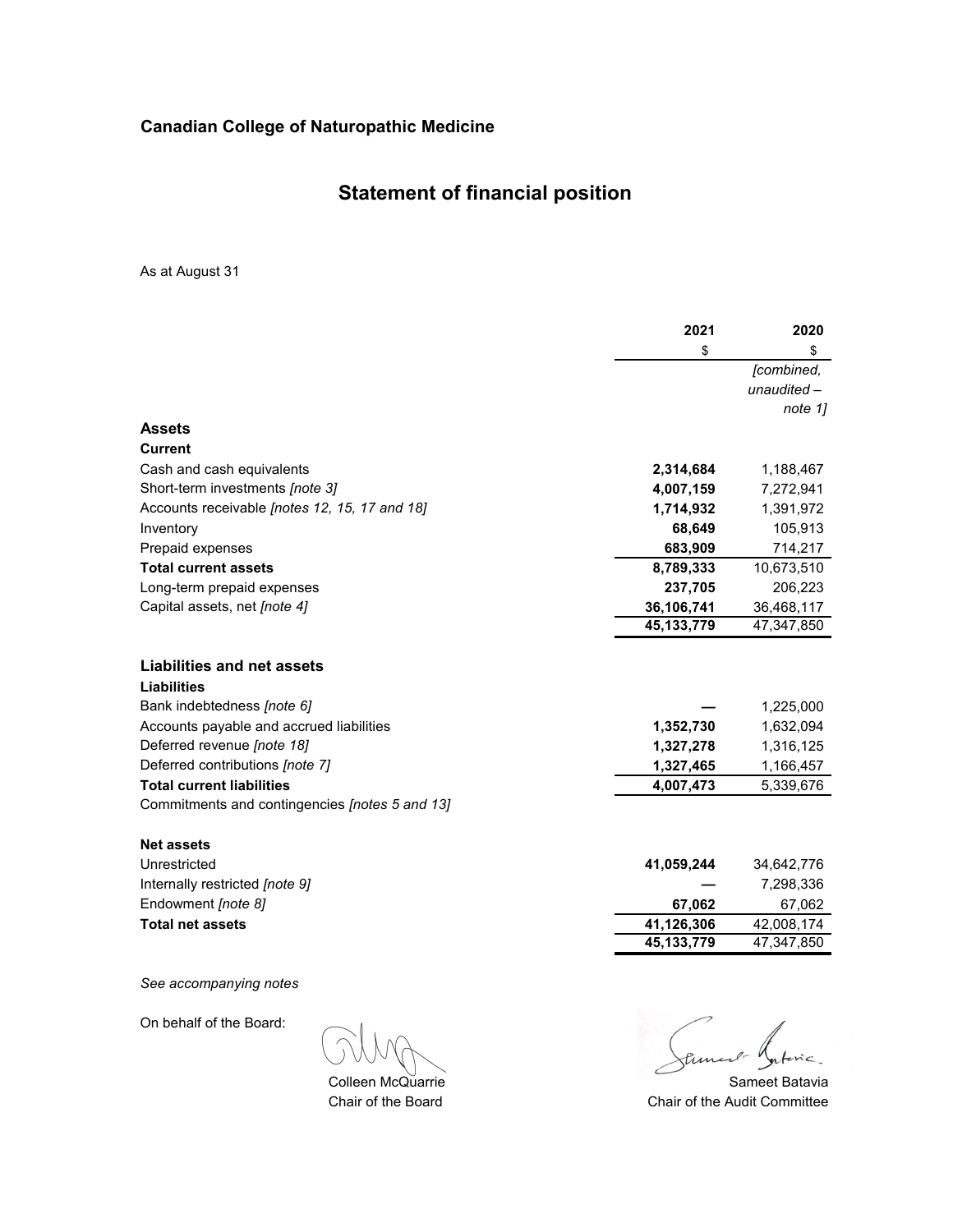# **Statement of operations**

Year ended August 31

|                                                  | 2021       | 2020        |
|--------------------------------------------------|------------|-------------|
|                                                  | \$         | \$          |
|                                                  |            | [combined,  |
|                                                  |            | unaudited-  |
|                                                  |            | note 1]     |
| <b>Revenue</b>                                   |            |             |
| Tuition [note 18]                                | 16,550,369 | 15,500,845  |
| Government subsidies [note 17]                   | 1,291,822  | 71,737      |
| Clinic                                           | 1,384,537  | 1,196,406   |
| Property                                         | 773,722    | 1,394,106   |
| Donations and sponsorships [notes 7 and 10]      | 1,130,712  | 1,148,929   |
| Research grants [note 7]                         | 335,118    | 694,112     |
| Other [note 11]                                  | 123,226    | 281,005     |
| General interest and continuing education        | 172,515    | 110,742     |
| Interest [note 12[b]]                            | 113,384    | 192,507     |
|                                                  | 21,875,405 | 20,590,389  |
| <b>Expenses</b>                                  |            |             |
| Salaries and employee benefits                   | 14,702,715 | 14,300,837  |
| Office and general                               | 1,868,476  | 1,608,402   |
| Amortization                                     | 971,854    | 973,772     |
| Research                                         | 566,712    | 803,685     |
| Books and teaching supplies [notes 10 and 12[c]] | 870,114    | 929,136     |
| General maintenance                              | 603,909    | 664,141     |
| Travel, promotion and advertising                | 718,648    | 716,880     |
| Cost of goods sold                               | 387,000    | 335,696     |
| Bursaries and awards                             | 195,600    | 209,640     |
| Rent                                             | 1,345,507  | 1,297,869   |
| Professional services                            | 439,402    | 241,114     |
| Graduation and student events                    | 61,086     | 91,277      |
| Interest                                         | 2,354      | 9,516       |
|                                                  | 22,733,377 | 22,181,965  |
| Deficiency of revenue over expenses for the year |            |             |
| before discontinued operations                   | (857, 972) | (1,591,576) |
| Discontinued operations [note 16]                | (23, 896)  | (3,204)     |
| Deficiency of revenue over expenses for the year | (881, 868) | (1,594,780) |

*See accompanying notes*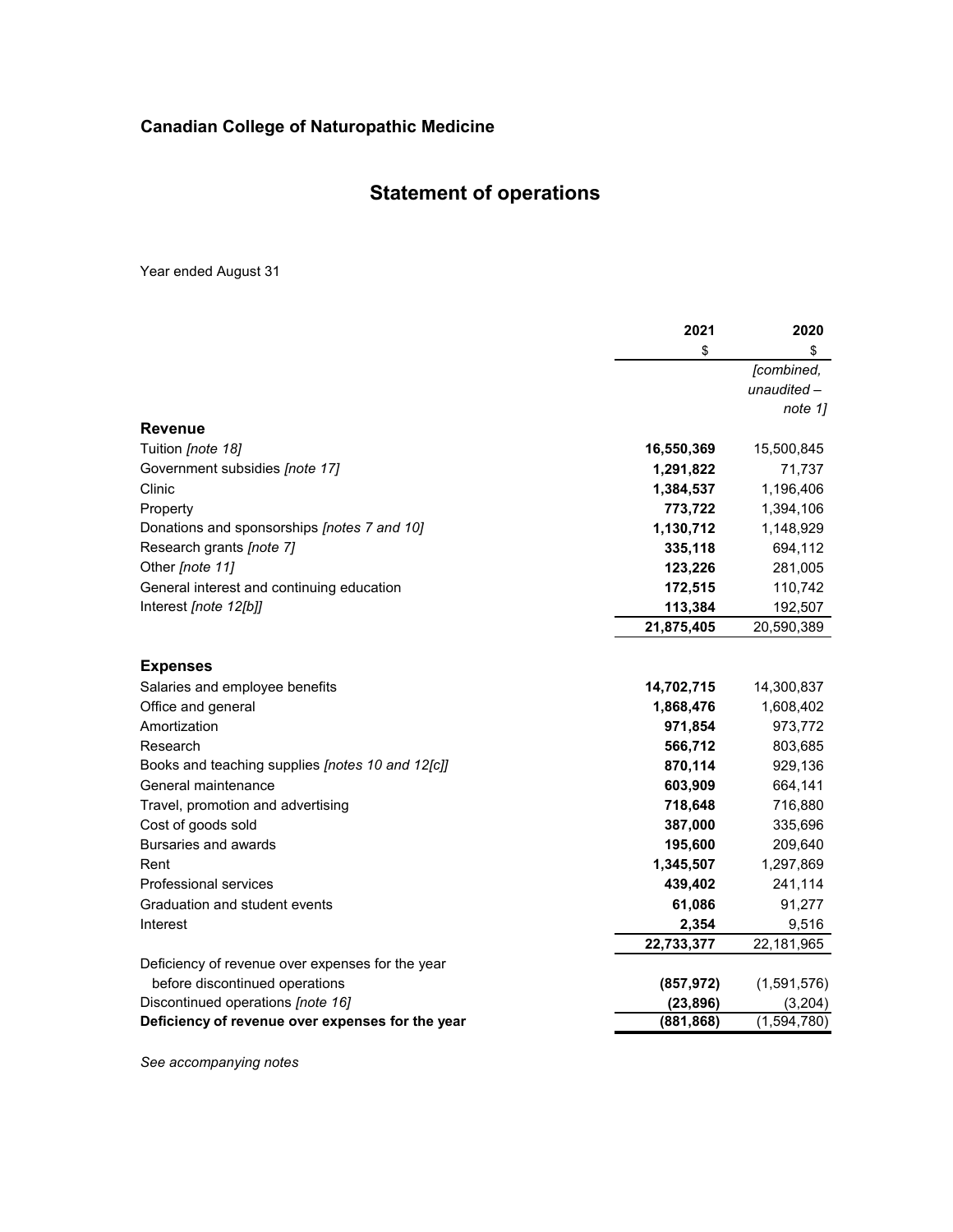# **Statement of changes in net assets**

### Year ended August 31

|                                                  | <b>Unrestricted</b> |                                        | Internally restricted |                                      | Endowment          |                                        | Total              |                                        |
|--------------------------------------------------|---------------------|----------------------------------------|-----------------------|--------------------------------------|--------------------|----------------------------------------|--------------------|----------------------------------------|
|                                                  | August 31,<br>2021  | <b>August 31</b><br>2020               | August 31,<br>2021    | <b>August 31</b><br>2020             | August 31,<br>2021 | <b>August 31</b><br>2020               | August 31,<br>2021 | <b>August 31</b><br>2020               |
|                                                  |                     | S                                      | S                     | S.                                   | \$                 | £.                                     |                    |                                        |
|                                                  |                     | [combined,<br>unaudited $-$<br>note 11 |                       | [combined,<br>unaudited -<br>note 11 |                    | [combined,<br>unaudited $-$<br>note 11 |                    | [combined,<br>unaudited $-$<br>note 1] |
| Net assets, beginning of year                    | 34,642,776          | 43,488,202                             | 7,298,336             | 47,690                               | 67,062             | 67,062                                 | 42.008.174         | 43,602,954                             |
| Deficiency of revenue over expenses for the year | (881, 868)          | (1,594,780)                            |                       |                                      |                    |                                        | (881, 868)         | (1,594,780)                            |
| Interfund transfers [note 9]                     | 7,298,336           | (7,250,646)                            | (7, 298, 336)         | 7,250,646                            |                    |                                        |                    |                                        |
| Net assets, end of year                          | 41,059,244          | 34,642,776                             |                       | 7,298,336                            | 67,062             | 67,062                                 | 41,126,306         | 42,008,174                             |

*See accompanying notes*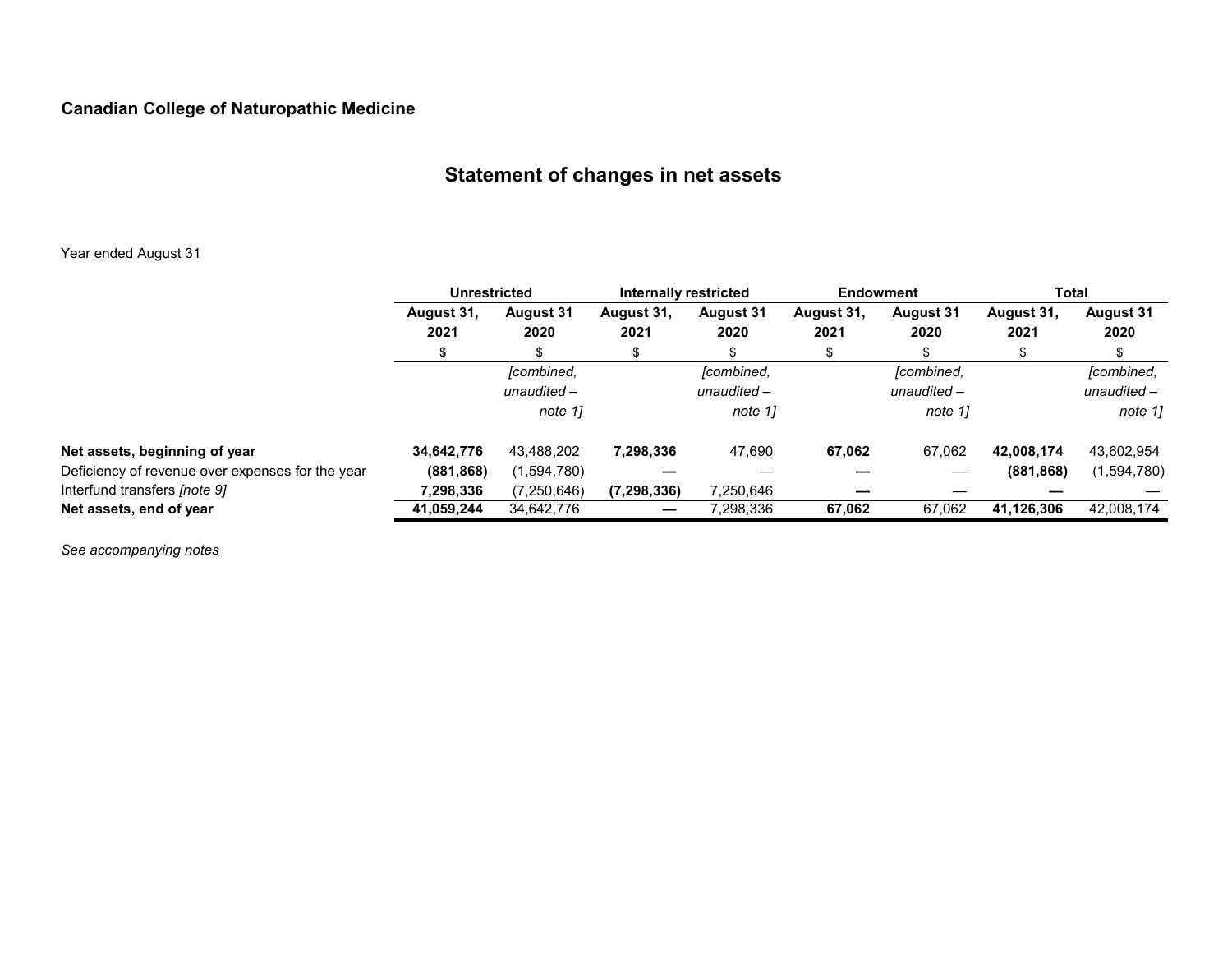### **Statement of cash flows**

Year ended August 31

|                                                            | 2021          | 2020        |
|------------------------------------------------------------|---------------|-------------|
|                                                            | \$            | \$          |
|                                                            |               | [combined,  |
|                                                            |               | unaudited-  |
|                                                            |               | note 11     |
| <b>Operating activities</b>                                |               |             |
| Deficiency of revenue over expenses for the year           | (881, 868)    | (1,594,780) |
| Add item not involving cash                                |               |             |
| Amortization                                               | 971,854       | 973,772     |
|                                                            | 89,986        | (621,008)   |
| Net change in non-cash working capital balances related to |               |             |
| operations [note 14]                                       | (394, 073)    | (899, 282)  |
| Cash used in operating activities                          | (304, 087)    | (1,520,290) |
| <b>Investing activities</b>                                |               |             |
| Acquisition of capital assets                              | (610, 478)    | (406, 757)  |
| Net change in short-term investments                       | 3,265,782     | 1,607,059   |
| Cash provided by investing activities                      | 2,655,304     | 1,200,302   |
| <b>Financing activities</b>                                |               |             |
| Proceeds from bank indebtedness                            | 20,000        | 1,825,000   |
| Repayment of bank indebtedness                             | (1, 245, 000) | (1,800,000) |
| Cash provided by (used in) financing activities            | (1,225,000)   | 25,000      |
| Net increase (decrease) in cash during the year            | 1,126,217     | (294, 988)  |
| Cash and cash equivalents, beginning of year               | 1,188,467     | 1,483,455   |
| Cash and cash equivalents, end of year                     | 2,314,684     | 1,188,467   |
|                                                            |               |             |

*See accompanying notes*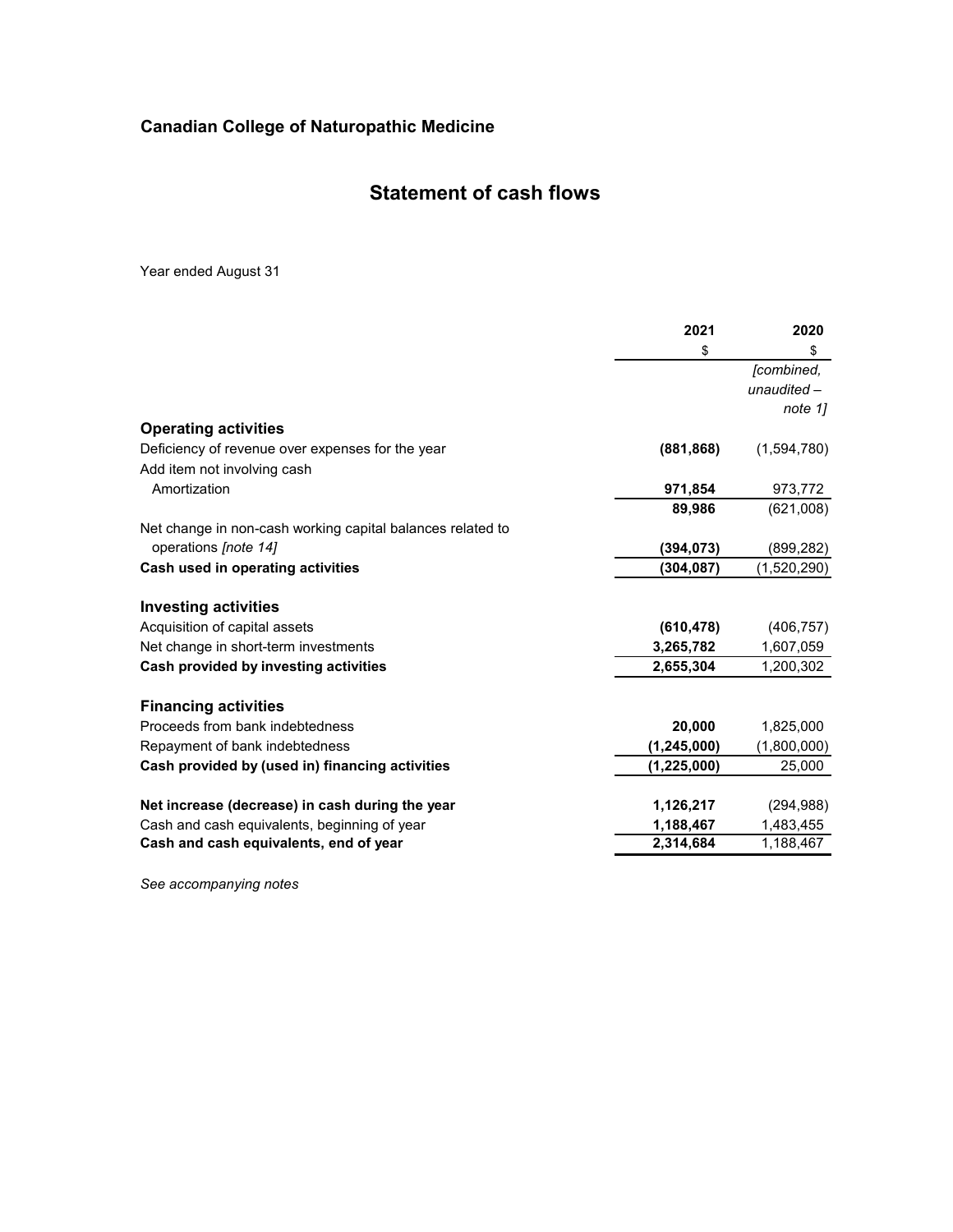### **Notes to financial statements**

August 31, 2021

#### **1. Nature of the organization, amalgamation and impact of accounting policy alignment**

The Canadian College of Naturopathic Medicine ["CCNM"], previously operating as the Institute of Naturopathic Education and Research ["Institute"], was incorporated under the *Corporations Act* (Ontario), and effective December 2, 2020, has continued under the *Canada Not-for-Profit Corporations Act*. CCNM is registered as a charitable organization under the *Income Tax Act* (Canada) and, as such, is not subject to income taxes.

These financial statements do not include the assets, liabilities or operations of the following entities in which CCNM has significant influence *[note 12]*: CCNM Enterprises ["Enterprises"] and CCNM Press Inc. ["Press"].

On February 1, 2021, the Institute, the Ottawa Integrative Cancer Centre Foundation ["OICCF"] and the Boucher Institute of Naturopathic Medicine ["BINM"], all private, not-for-profit institutions, the former two located in Ontario and the latter in British Columbia, combined operations to become the Canadian College of Naturopathic Medicine. The combination is accounted for as a merger in accordance with Section 4449, *Combinations by not-for-profit organizations* in Part III of the *CPA Canada Handbook*. The merger will enhance the global recognition of CCNM, its research and innovation capacity, and contribute to its efficiency and reach.

The financial statements for the year ended August 31, 2021 are the aggregated results for the period from September 1, 2020 to January 31, 2021 when the entities were operating independently and the results of the combined entity for the period from February 1, 2021 to August 31, 2021.

The prior year unaudited comparative figures show the aggregated results for all three entities when they were operating independently. The Institute and OICCF have prior year-ends of July 31 and December 31, respectively, and, therefore, stub period financial statements were generated to obtain financial activity for the period from September 1, 2019 to August 31, 2020. There was no change to the fiscal year-end for BINM, so audited financial statements as at August 31, 2020 were the basis of the comparative results. The aggregated results included the following adjustments to align prior accounting policies with those of the combined organization.

The aggregated statement of financial activities for the year ended August 31, 2020 is as follows:

|                                   | <b>Institute</b><br>\$ | <b>BINM</b> | <b>OICCF</b> | <b>Adjustments</b> | Total<br>S  |
|-----------------------------------|------------------------|-------------|--------------|--------------------|-------------|
| Total revenue                     | 16.356.352             | 3.993.619   | 56.762       | 183.656            | 20.590.389  |
| Total expenses                    | 16,578,908             | 5.360.408   | 58.993       | 183,656            | 22,181,965  |
| Loss from discontinued operations | (3.204)                |             |              |                    | (3,204)     |
|                                   | (225,760)              | (1,366,789) | (2,231)      |                    | (1,594,780) |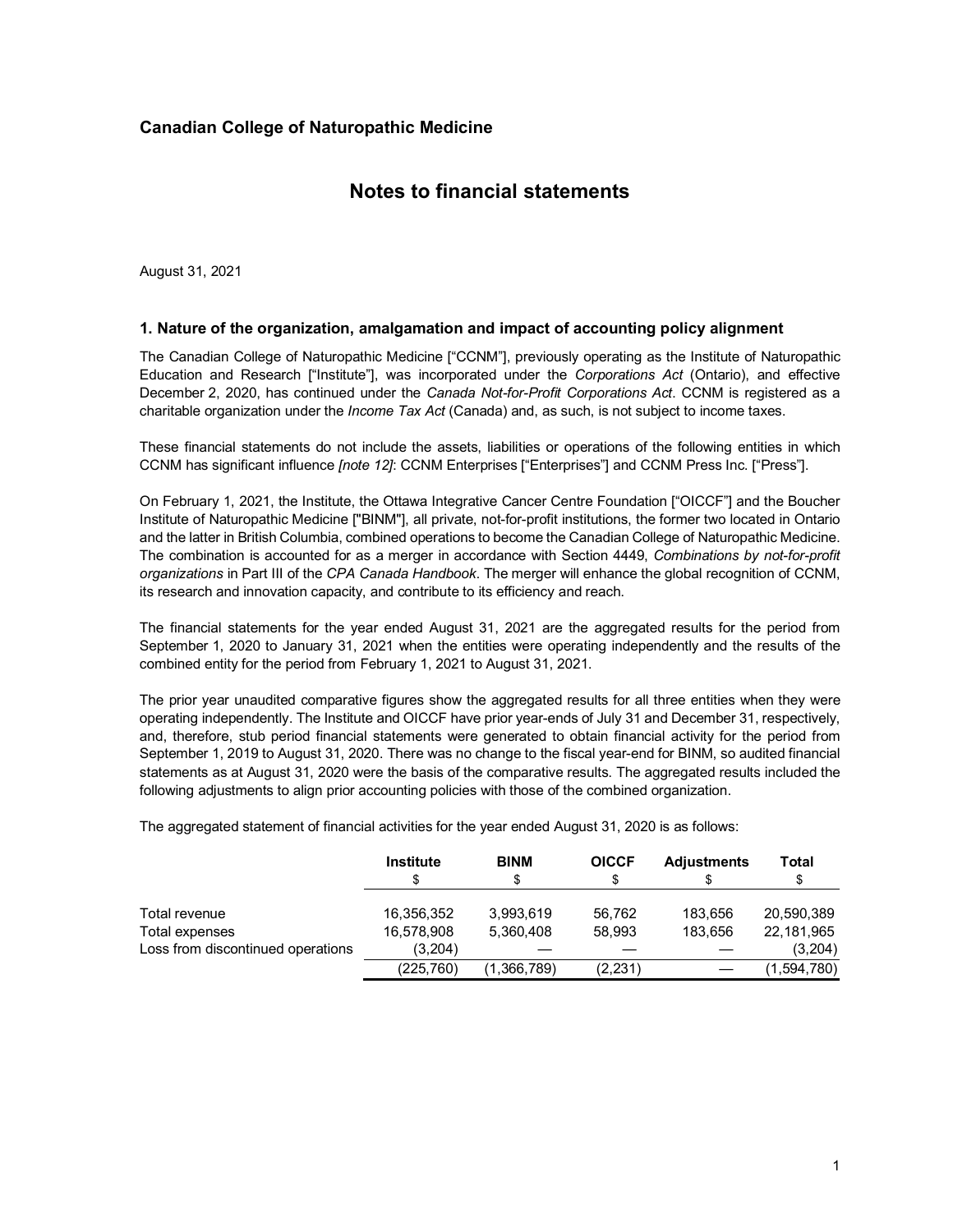### **Notes to financial statements**

August 31, 2021

The aggregated statement of financial position as at August 31, 2020 is as follows:

|                              | <b>Institute</b><br>\$ | <b>BINM</b><br>S | <b>OICCF</b><br>£. | <b>Adjustments</b> | <b>Total</b><br>S |
|------------------------------|------------------------|------------------|--------------------|--------------------|-------------------|
|                              |                        |                  |                    |                    |                   |
| Cash and cash equivalents    | 295,336                | 8,070,425        | 95,647             | (7,272,941)        | 1,188,467         |
| Short-term investments       |                        |                  |                    | 7.272.941          | 7.272.941         |
| Other assets                 | 1,831,204              | 586.469          | 652                |                    | 2,418,325         |
| Capital assets               | 36,294,774             | 173,343          |                    |                    | 36,468,117        |
| <b>Total assets</b>          | 38,421,314             | 8,830,237        | 96,299             |                    | 47,347,850        |
| <b>Total liabilities</b>     | 4.351.701              | 856.992          | 68,979             | 62.004             | 5.339.676         |
| <b>Fund balances</b>         |                        |                  |                    |                    |                   |
| Unrestricted                 | 34.002.551             | 439,562          | 27.320             | 173.343            | 34,642,776        |
| Internally restricted        |                        | 7,298,336        |                    |                    | 7,298,336         |
| <b>Externally restricted</b> |                        | 62,004           |                    | (62,004)           |                   |
| Invested in capital assets   |                        | 173.343          |                    | (173, 343)         |                   |
| Endowment                    | 67,062                 |                  |                    |                    | 67,062            |

The significant adjustments included above are as follows:

- Cost of goods sold of \$183,656 was reported as a reduction to revenue and is now reflected as an expense.
- Short-term investments have been reclassified from cash and cash equivalents to short-term investments of \$7,272,941; see note 3.
- Restricted funds of \$62,004 have been reclassified to deferred contributions to align accounting policy to the deferral method of accounting for contributions.
- Investment in capital assets has been reclassified to unrestricted fund balances.

For the period from September 1, 2020 to January 31, 2021, the principal components of the statement of operations are as follows:

|                                   | <b>Institute</b> | <b>BINM</b><br>S | <b>OICCF</b><br>S | <b>Adjustments</b> | Total<br>S |
|-----------------------------------|------------------|------------------|-------------------|--------------------|------------|
| Total revenue                     | 9,420,670        | 1,889,177        | 28.589            | 93.796             | 11.432.232 |
| Total expenses                    | 7,306,589        | 2,356,696        | 55.909            | 93.796             | 9.812.990  |
| Loss from discontinued operations | (23,896)         |                  |                   |                    | (23, 896)  |
|                                   | 2,090,185        | (467, 519)       | (27, 320)         |                    | 1.595.346  |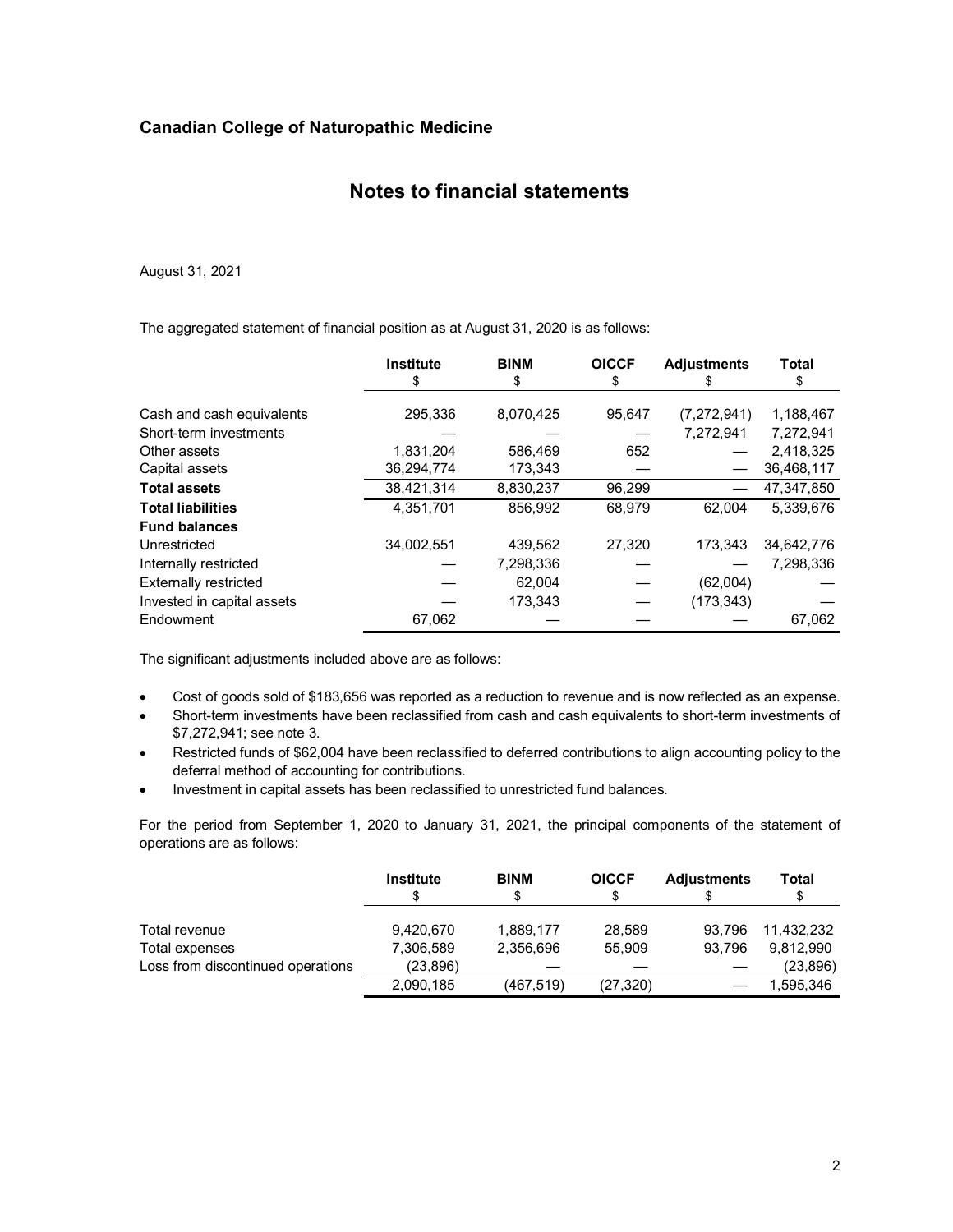### **Notes to financial statements**

August 31, 2021

At the combination date of February 1, 2021, the principal components of the statements of financial position are as follows:

|                              | <b>Institute</b><br>\$ | <b>BINM</b><br>\$ | <b>OICCF</b><br>\$ | <b>Adjustments</b><br>S | Total<br>\$  |
|------------------------------|------------------------|-------------------|--------------------|-------------------------|--------------|
| Cash and cash equivalents    | 2,306,489              | 8,153,658         | 87,748             | (7, 169, 099)           | 3,378,796    |
| Short-term investments       |                        |                   |                    | 7,169,099               | 7,169,099    |
| Other assets                 | 4,852,473              | 443,431           | 955                |                         | 5,296,859    |
| Capital assets               | 36,127,460             | 178,982           |                    |                         | 36,306,442   |
| <b>Total assets</b>          | 43,286,422             | 8,776,071         | 88,703             |                         | 52, 151, 196 |
| <b>Total liabilities</b>     | 7,102,796              | 1,269,156         | 88,703             | 63,112                  | 8,523,767    |
| <b>Fund balances</b>         |                        |                   |                    |                         |              |
| Unrestricted                 | 36,116,564             | (79, 850)         |                    | 178,982                 | 36,215,696   |
| Internally restricted        |                        | 7,344,671         |                    |                         | 7.344.671    |
| <b>Externally restricted</b> |                        | 63,112            |                    | (63, 112)               |              |
| Invested in capital assets   |                        | 178,982           |                    | (178, 982)              |              |
| Endowment                    | 67,062                 |                   |                    |                         | 67,062       |

The adjustments included above are as follows:

- Cost of goods sold of \$78,796 and scholarships award of \$15,000 were reported as reductions to revenue and are now reflected as expenses.
- Short-term investments have been reclassified from cash and cash equivalents to short-term investments of \$7,169,099; see note 3.
- Restricted funds of \$63,112 have been reclassified to deferred contributions to align accounting policy to the deferral method of accounting for contributions.
- Investment in capital assets fund balances has been reclassified to unrestricted fund balances.

#### **2. Summary of significant accounting policies**

These financial statements are prepared in accordance with Part III of the *CPA Canada Handbook – Accounting Standards for Not-for-Profit Organizations*, which sets out generally accepted accounting principles for not-forprofit organizations in Canada and includes the significant accounting policies summarized below.

#### **Revenue recognition**

CCNM follows the deferral method of accounting for contributions, which include research grants, bequests and other donations. Grants and bequests are recorded when received or receivable if the amount to be received can be reasonably estimated and collection is reasonably assured. Other donations are recorded when received, since pledges are not legally enforceable claims. Unrestricted contributions are recognized as revenue when initially recorded in the accounts. Externally restricted contributions, except endowment contributions, are deferred when initially recorded in the accounts and recognized as revenue in the year in which the related expenses are recognized. Externally restricted endowment contributions are recognized as direct increases in net assets when recorded in the accounts.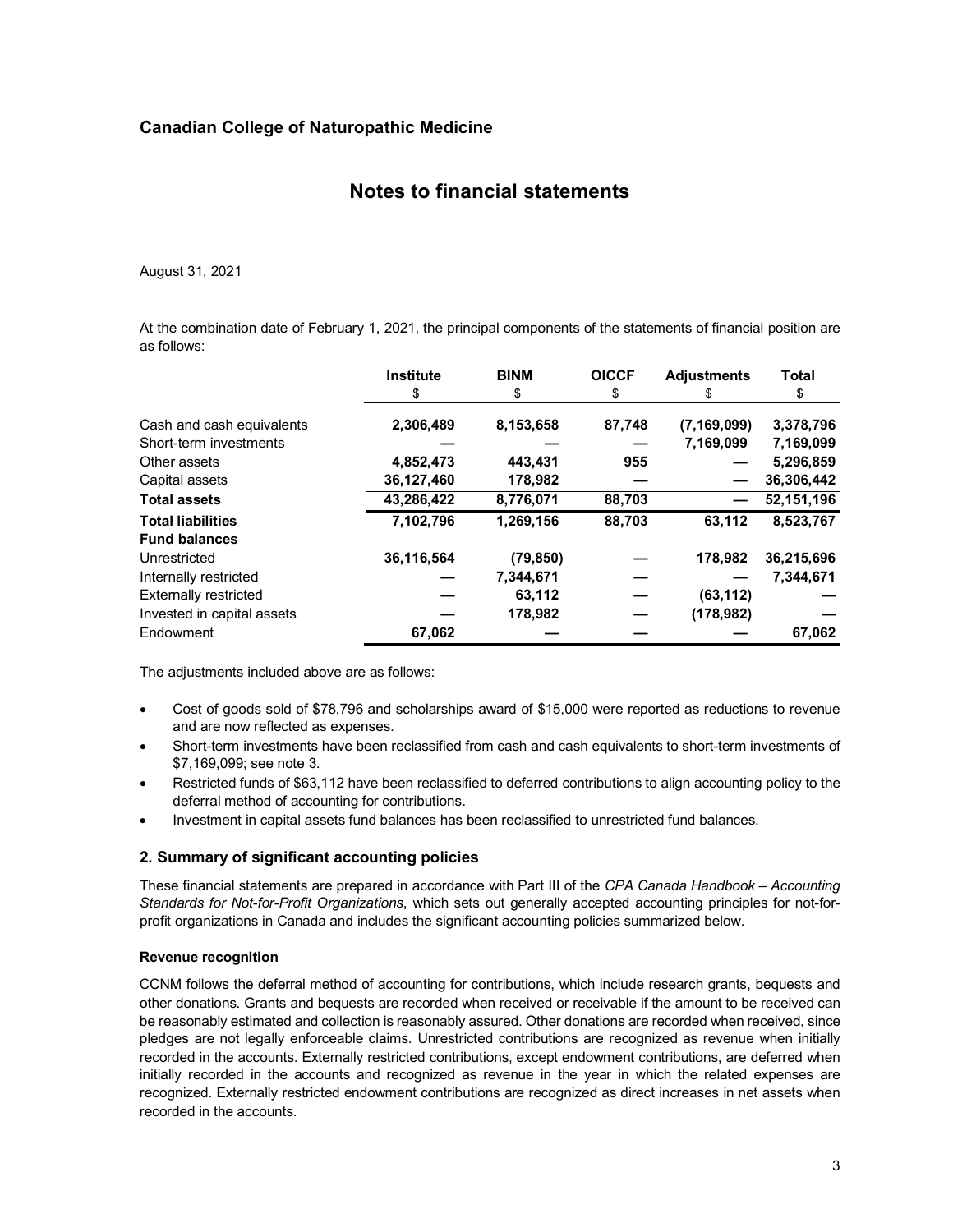### **Notes to financial statements**

August 31, 2021

Tuition, general interest and continuing education revenue is deferred and recognized as revenue over the academic year.

Clinic revenue is recognized as revenue when clinic services are provided and when goods are sold.

Property revenue is recognized as revenue on a monthly basis as services are provided.

Sponsorships revenue is recognized as revenue in the year the sponsored event occurs.

Interest income is recognized as revenue as earned.

#### **Cash and cash equivalents**

Cash and cash equivalents consist of cash on hand, balances with banks and highly liquid short-term investments with original maturities of less than 90 days from the date of purchase.

#### **Financial instruments**

Investments consist of investments in guaranteed investment certificates and are recorded at cost plus accrued interest, which approximates fair value. All transactions are recorded on a trade date basis.

Other financial instruments, including cash, accounts receivable and accounts payable and accrued liabilities, are initially recorded at fair value and are subsequently measured at cost, net of any provisions for impairment.

#### **Inventory**

*Tangible*

Inventory is valued at the lower of cost and net realizable value.

#### **Capital assets**

Purchased tangible and intangible capital assets are recorded at acquisition cost. Contributed tangible and intangible capital assets are recorded at fair value at the date of contribution. Tangible and intangible capital assets are amortized using the straight-line method over the estimated useful lives of the assets as follows:

| <i>Tanqible</i>               |               |
|-------------------------------|---------------|
| <b>Building</b>               | 40 years      |
| <b>Building improvements</b>  | $10-20$ years |
| <b>Furniture and fixtures</b> | 10 years      |
| Equipment                     | $4-10$ years  |
| Intangible                    |               |
| Computer software             | $4-10$ years  |

Artwork classified as tangible assets is considered to have permanent value and is not amortized.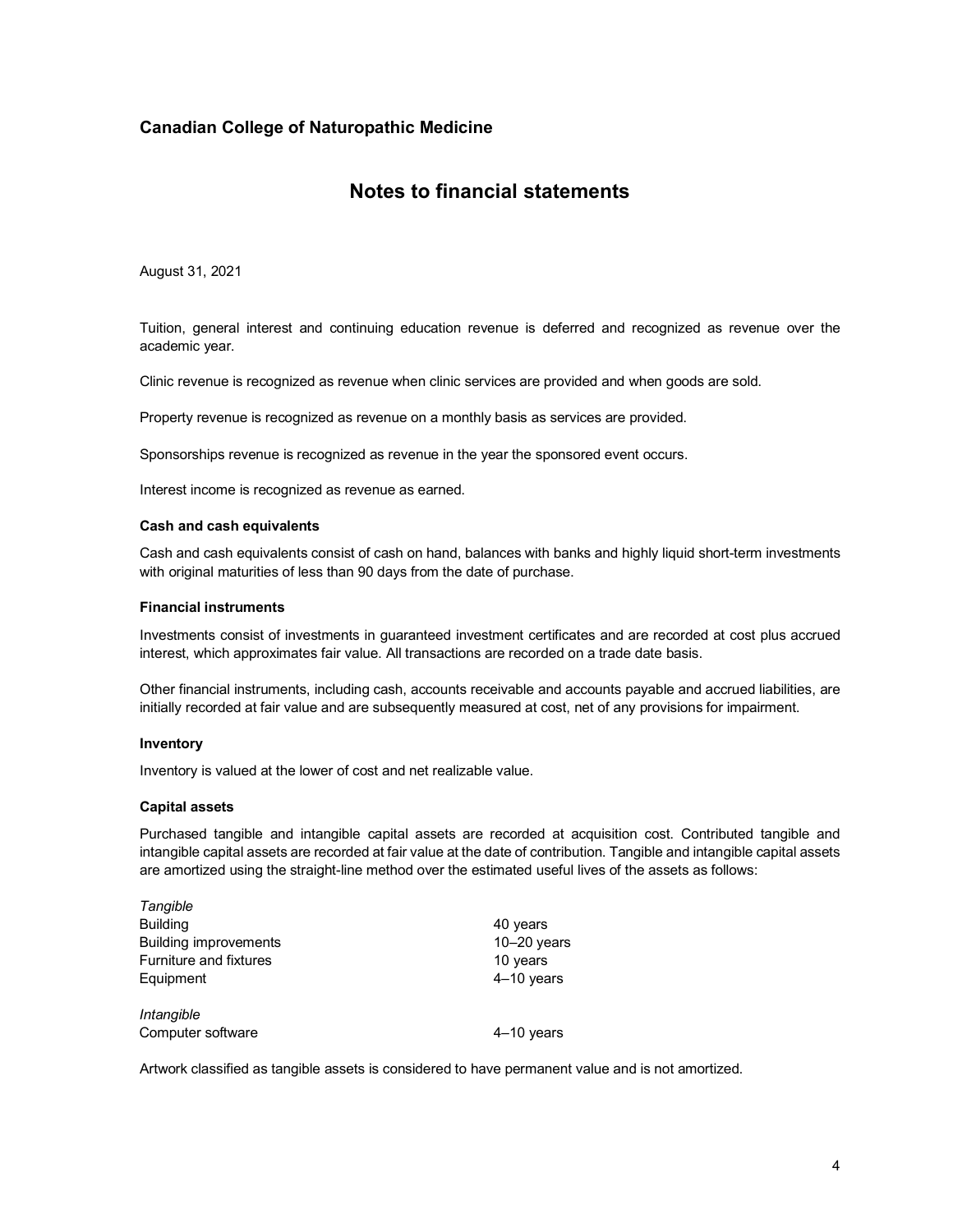### **Notes to financial statements**

August 31, 2021

CCNM does not amortize capitalized costs related to its corporate identity classified as intangible assets, as there is not a predetermined useful life to the asset over which costs could be amortized.

CCNM allocates salary and benefit costs related to certain personnel who work directly on managing capital projects to capital assets. No amortization is recorded until construction is substantially complete and the assets are ready for productive use.

Capital assets are reviewed for impairment whenever events or changes in circumstances indicate that the carrying value of an asset may not contribute to CCNM's ability to provide goods and services. Any impairment results in a write-down of the asset and an expense in the statement of operations. An impairment loss is not reversed if the fair value of the related asset subsequently increases.

#### **Employee future benefits**

Contributions to CCNM'S defined contribution pension funds are expensed on an accrual basis.

#### **Donations-in-kind**

Donations-in-kind of materials and inventory are recorded at fair market value when such value can be reasonably determined.

The work of CCNM is dependent on the volunteer services of many individuals. The nature or amount of volunteer services is not reflected in these financial statements because of the difficulty in determining their value.

#### **Allocation of expenses**

Expenses are recorded in the statement of operations by purpose, except for expenses related to research. Research expenses include direct costs related to research activities that are covered by research grants. There are no general overhead expenses recorded in research expenses. Salaries and benefits related to research were \$344,946 [2020 – \$343,403].

#### **3. Short-term investments**

Short-term investments consist of guaranteed investment certificates with maturities through to August 2022, with varying interest rates dependent on the date of the investment.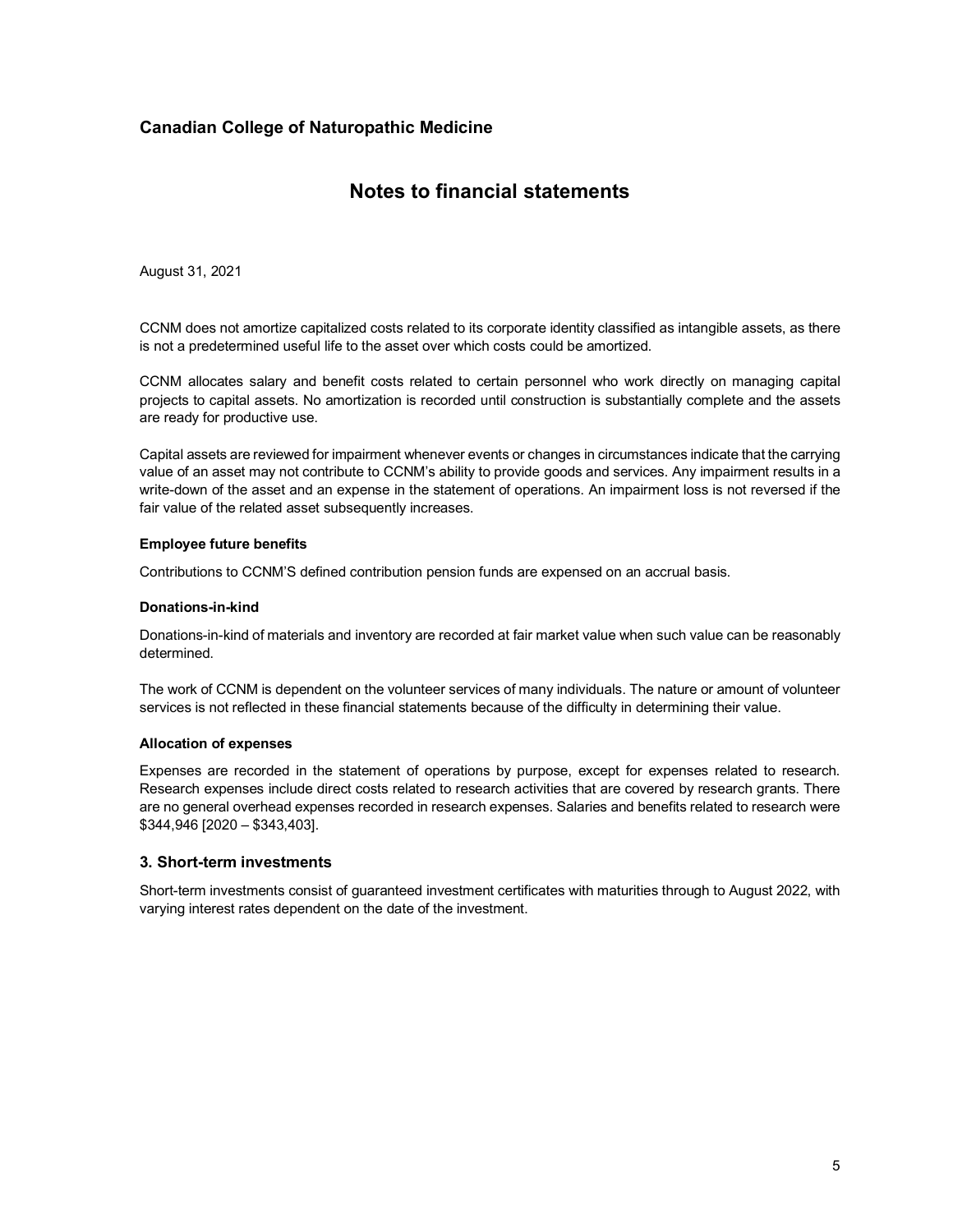### **Notes to financial statements**

August 31, 2021

### **4. Capital assets**

Capital assets consist of the following:

|                               |            | 2021                           |                 |  |  |  |
|-------------------------------|------------|--------------------------------|-----------------|--|--|--|
|                               |            | <b>Accumulated</b>             | Net book        |  |  |  |
|                               | Cost       | amortization                   | value           |  |  |  |
|                               | \$         | \$                             | \$              |  |  |  |
| <b>Tangible</b>               |            |                                |                 |  |  |  |
| Land [note 6]                 | 29,000,000 |                                | 29,000,000      |  |  |  |
| Building [note 6]             | 8,395,615  | 4,635,079                      | 3,760,536       |  |  |  |
| <b>Building improvements</b>  | 4,403,308  | 2,791,759                      | 1,611,549       |  |  |  |
| <b>Furniture and fixtures</b> | 1,518,182  | 1,014,460                      | 503,722         |  |  |  |
| Equipment                     | 2,208,293  | 1,564,739                      | 643,554         |  |  |  |
| <b>Artwork</b>                | 89,300     |                                | 89,300          |  |  |  |
| Intangible                    |            |                                |                 |  |  |  |
| Computer software             | 1,342,172  | 877,052                        | 465,120         |  |  |  |
| Corporate identity            | 32,960     |                                | 32,960          |  |  |  |
|                               | 46,989,830 | 10,883,089                     | 36,106,741      |  |  |  |
|                               |            | 2020                           |                 |  |  |  |
|                               |            | <b>Accumulated</b>             | <b>Net book</b> |  |  |  |
|                               | Cost       | amortization                   | value           |  |  |  |
|                               | \$         | \$                             | \$              |  |  |  |
|                               |            | [combined, unaudited - note 1] |                 |  |  |  |
| <b>Tangible</b>               |            |                                |                 |  |  |  |
| Land [note 6]                 | 29,000,000 |                                | 29,000,000      |  |  |  |
| Building [note 6]             | 8,395,615  | 4,425,155                      | 3,970,460       |  |  |  |
| <b>Building improvements</b>  | 4,082,015  | 2,485,675                      | 1,596,340       |  |  |  |
| <b>Furniture and fixtures</b> | 1,488,637  | 915,603                        | 573,034         |  |  |  |
| Equipment                     | 2,006,892  | 1,349,961                      | 656,931         |  |  |  |
| <b>Artwork</b>                | 89,300     |                                | 89,300          |  |  |  |
| Intangible                    |            |                                |                 |  |  |  |
| Computer software             | 1,290,473  | 741,381                        | 549,092         |  |  |  |
| Corporate identity            | 32,960     |                                | 32,960          |  |  |  |
|                               | 46,385,892 | 9,917,775                      | 36,468,117      |  |  |  |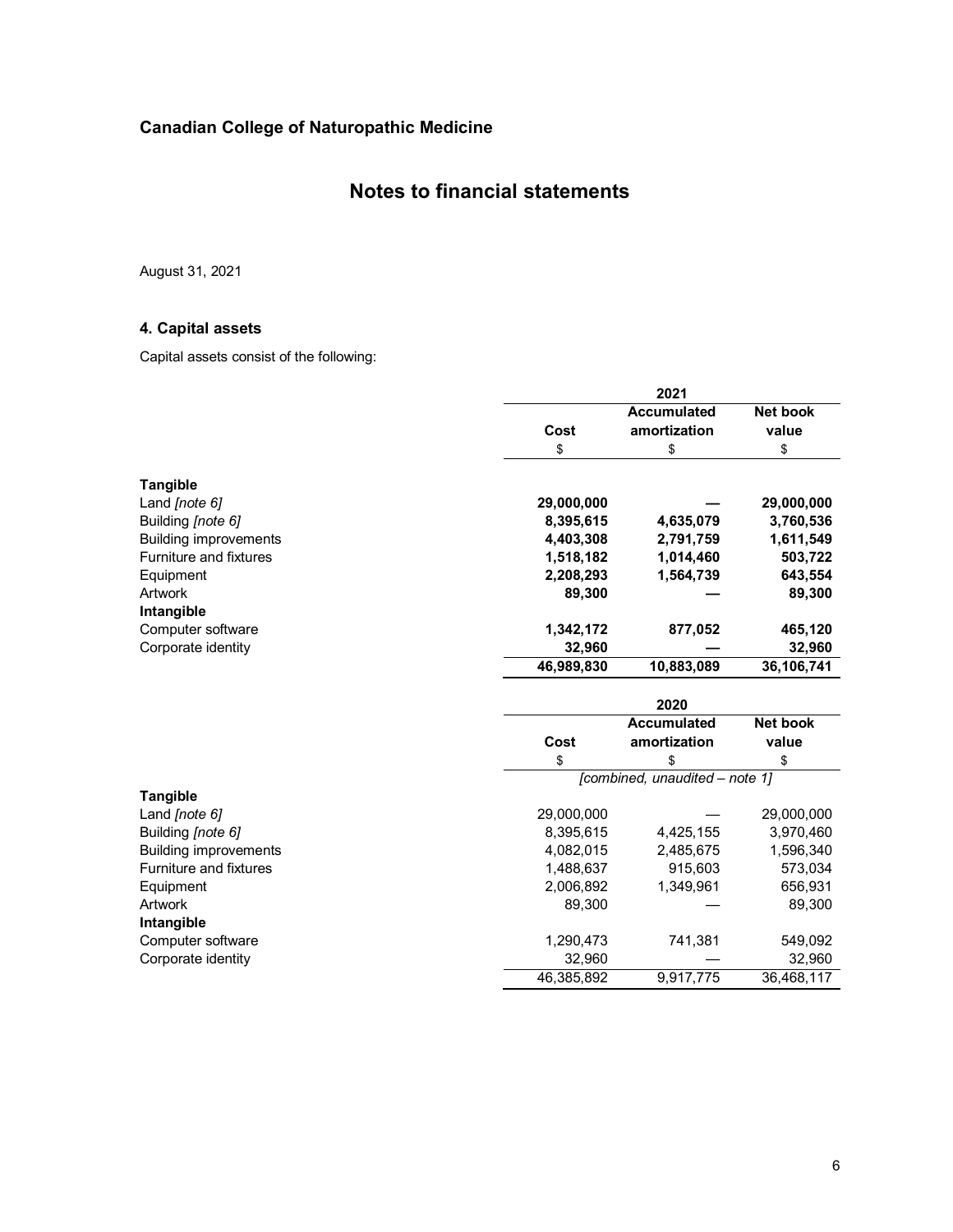### **Notes to financial statements**

August 31, 2021

### **5. Contingent assets**

- [a] CCNM is the beneficiary of a life insurance policy of \$75,000. This donation receivable has not been recorded in the accounts due to the uncertainty of the timing of its receipt.
- [b] CCNM is the beneficiary of a remainder trust established in 2005, currently valued at approximately \$4,374,792 [2020 – \$3,851,498]. This amount has not been recorded in the accounts, as neither the timing of its receipt nor the measurement of the amount at the time of receipt can be reasonably ascertained.

### **6. Bank indebtedness**

CCNM has a revolving demand credit facility available of \$1,500,000 [2020 – \$3,000,000], which bears interest at the bank's prime rate of 2.45% [2020 – 2.45%] plus 0.80% [2020 – 0.80%]. As at August 31, 2021, the effective interest rate was 3.25% [2020 – 3.25%]. As at August 31, 2021, CCNM has nil [2020 – \$1,225,000] against this credit facility.

The credit facility is collateralized by a first-ranking security interest on all personal property of CCNM, a collateral mortgage of \$6,200,000 constituting a first fixed charge on the land and building of CCNM'S campus and firstranking assignment of rents and leases arising from the lands and improvements to CCNM'S property. As at August 31, 2021, the carrying value of the land and building was \$32,760,536 [2020 – \$32,970,460].

### **7. Deferred contributions**

Deferred contributions represent unspent resources externally restricted for program expenses in future years. Changes in the deferred contributions balance are as follows:

|                            | 2021       | 2020                                   |
|----------------------------|------------|----------------------------------------|
|                            | \$         | \$                                     |
|                            |            | [combined,<br>unaudited $-$<br>note 1] |
| Balance, beginning of year | 1,166,457  | 1,183,718                              |
| Amounts received [note 8]  | 1,015,599  | 1,234,507                              |
| Recognized as revenue      | (854, 591) | (1, 251, 768)                          |
| Balance, end of year       | 1,327,465  | 1,166,457                              |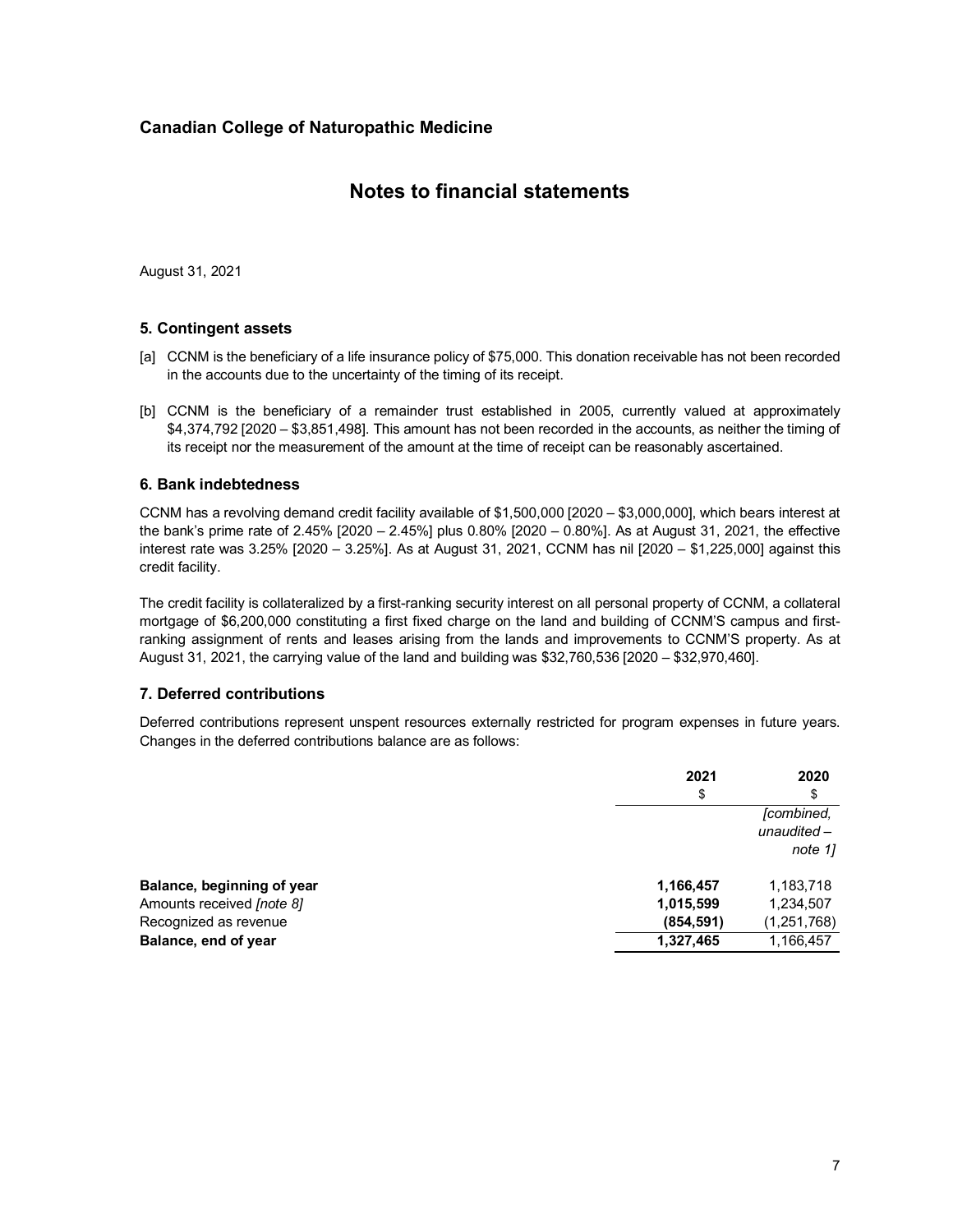### **Notes to financial statements**

August 31, 2021

Deferred contributions are held for the following purposes:

|                            | 2021      | 2020                        |
|----------------------------|-----------|-----------------------------|
|                            | \$        | \$                          |
|                            |           | [combined,<br>unaudited $-$ |
|                            |           | note 1]                     |
| Research                   | 841,134   | 675,615                     |
| Awards and bursaries       | 176,151   | 169,574                     |
| <b>Patterson Institute</b> | 67,454    | 61,028                      |
| Lab testing series         | 50,000    | 50,000                      |
| Other                      | 192,726   | 210,240                     |
|                            | 1,327,465 | 1,166,457                   |

### **8. Endowment net assets**

Endowment net assets consist of the Joyce Vanderburg Endowment, the capital of which must be retained permanently within CCNM. Interest income of \$162 [2020 – \$822] related to this endowment was recorded in deferred contributions *[note 7]*.

### **9. Internally restricted net assets**

A contingency reserve was established for unanticipated expenses. Upon amalgamation, the Board unrestricted the reserve and the full amount was transferred back to unrestricted net assets.

### **10. Donations-in-kind**

CCNM received donations-in-kind of \$111,058 [2020 – \$150,769], which primarily comprised medical supplies.

### **11. Other revenue**

Other revenue includes income from various sources including student and application fees, late charges, laundry revenue, photocopy revenue and other miscellaneous charges.

### **12. Enterprises and Press**

[a] Enterprises was incorporated under the *Canada Corporations Act* without share capital and began its operations on October 1, 2003. Enterprises operates as a not-for-profit organization and, as such, is exempt from income taxes. Enterprises was established to promote the dissemination of research and development related to the fields of naturopathy and natural health sciences and to promote writing, printing, publication and distribution of literature related to naturopathic medicine and other health sciences.

In addition, Enterprises is the sole shareholder of Press, which was incorporated under the *Canada Corporations Act* and began its operations on September 15, 2003 and is a taxable corporation. Press is engaged in the publishing and distribution of literature related to naturopathy and natural health sciences.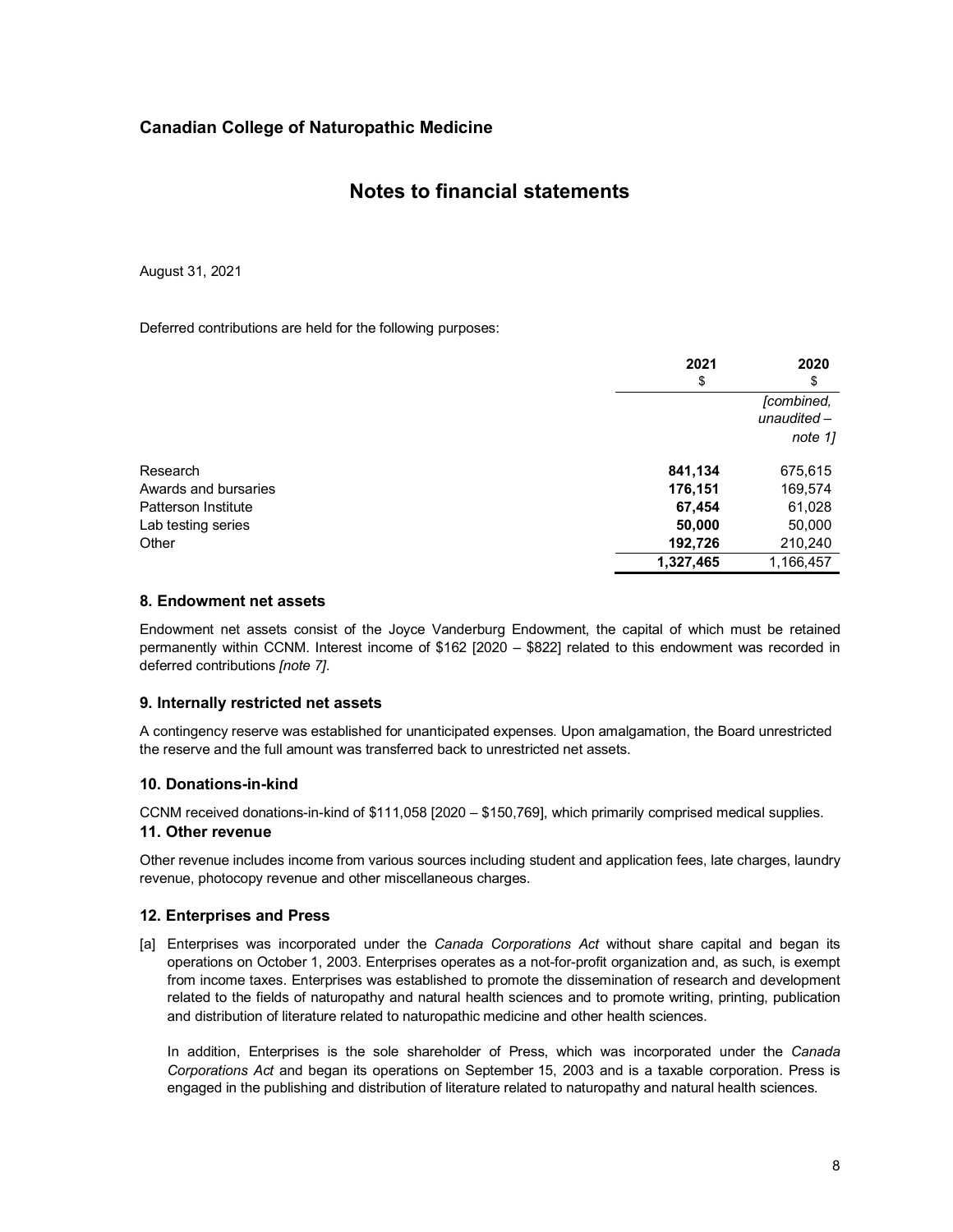### **Notes to financial statements**

August 31, 2021

Transactions during the year with Enterprises and Press, both of which are entities subject to significant influence and are recorded at the agreed-upon exchange amounts. The details of transactions between CCNM and these related parties are set out below.

[b] On September 15, 2003, CCNM entered into an agreement with Press to provide funding as requested by Press from time to time. The carrying amounts owing from Enterprises and Press recorded in the accounts of CCNM are as follows:

|                                 | 2021<br>\$ | 2020<br>\$                             |
|---------------------------------|------------|----------------------------------------|
|                                 |            | [combined,<br>unaudited $-$<br>note 1] |
| Due from CCNM Enterprises       | 110,542    | 108,565                                |
| Due from CCNM Press Inc.        | 994,334    | 961,964                                |
| Allowance for doubtful accounts | (937, 992) | (899, 164)                             |
|                                 | 166,884    | 171,365                                |

The amount due from Enterprises represents a loan outstanding, which is due on demand, unsecured, non-interest bearing and has no specific terms of repayment.

The amount due from Press bears interest at the bank's prime rate and has no specific terms of repayment. As at August 31, 2021, the prime rate was 2.45% [2020 – 2.45%]. Interest of \$17,039 [2020 – \$22,187] is included in interest revenue.

[c] CCNM performs certain management and administrative services on behalf of Enterprises and Press and charges no fees for these services. In addition, CCNM has an agreement with Press for the receipt of certain administrative, management and other services for a fee equal to the cost of providing these services.

#### **13. Commitments and contingencies**

[a] The future minimum annual lease payments under operating leases for a building, office equipment, property and equipment are as follows:

|      | \$        |
|------|-----------|
| 2022 | 887,105   |
| 2023 | 847,641   |
| 2024 | 420,569   |
| 2025 | 144,222   |
| 2026 | 77,759    |
|      | 2,377,296 |
|      |           |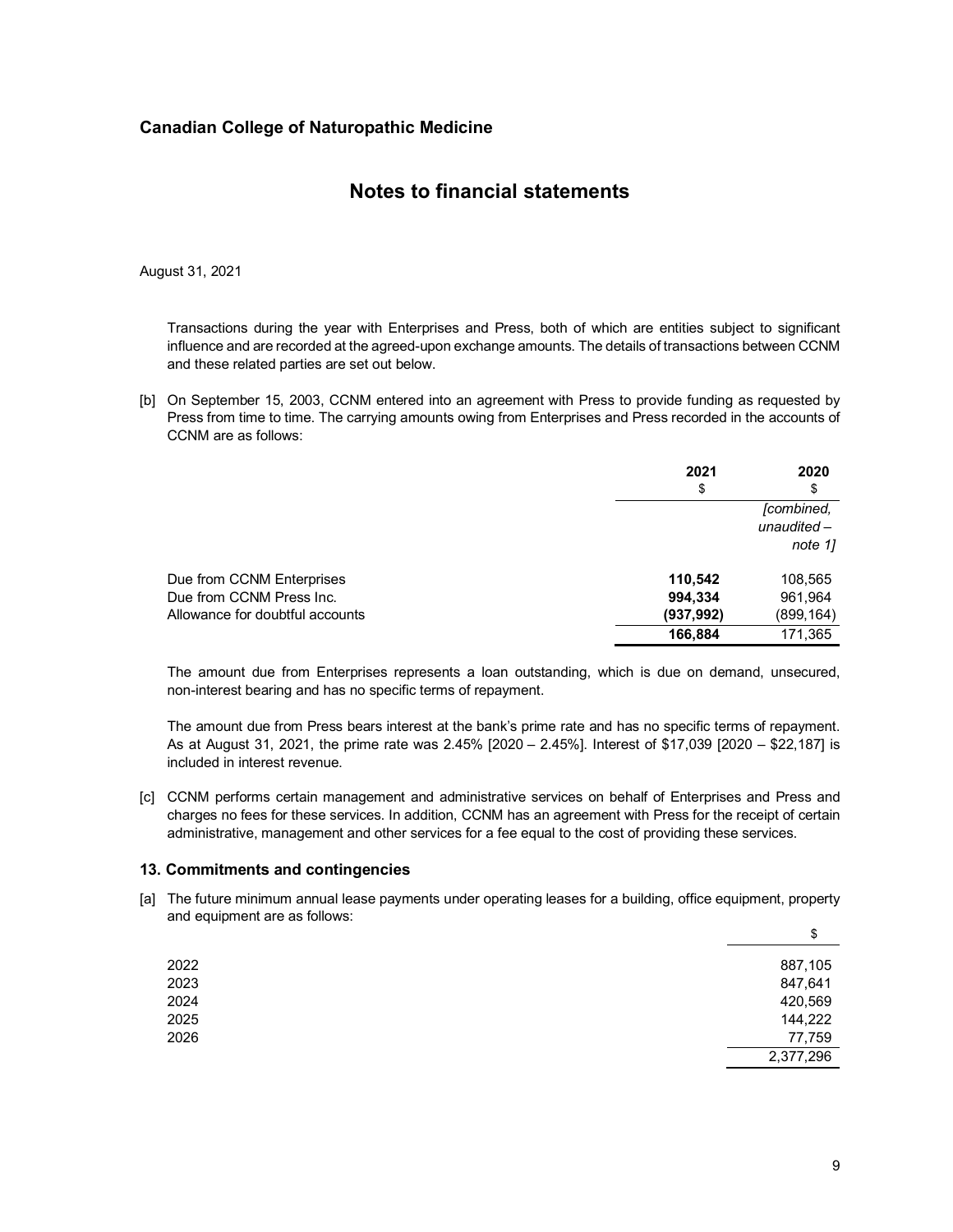### **Notes to financial statements**

August 31, 2021

- [b] CCNM is committed to a standby letter of credit required by the Post-Secondary Education Quality Assessment Board in the amount of \$3,000,000.
- [c] In the normal course of operations, CCNM is subject to claims or potential claims. Management records its best estimate of the potential liability related to these claims where potential liability is likely and able to be estimated. In other cases, the ultimate outcome of the claims cannot be determined at this time. Any additional losses related to claims would be recorded in the year during which the amount of the liability is able to be estimated or adjustments to the amount recorded are determined to be required.

#### **14. Statement of cash flows**

The net change in non-cash working capital balances related to operations consists of the following:

|                                          | 2021       | 2020                                   |
|------------------------------------------|------------|----------------------------------------|
|                                          | \$         | \$                                     |
|                                          |            | [combined,<br>unaudited $-$<br>note 11 |
| Accounts receivable                      | (322, 960) | (295,192)                              |
| Inventory                                | 37,264     | 21,477                                 |
| Prepaid expenses                         | (1, 174)   | (321,980)                              |
| Accounts payable and accrued liabilities | (279, 364) | (81,400)                               |
| Deferred revenue                         | 11,153     | (135,922)                              |
| Deferred contributions                   | 161,008    | (86,265)                               |
|                                          | (394, 073) | (899,282)                              |

### **15. Financial instruments and risk management**

CCNM is exposed to a variety of financial risks by virtue of its activities – credit risk, interest rate risk and liquidity risk. Risk management is carried out by management. Management identifies and evaluates financial risks and is responsible for establishing controls and procedures to ensure that financial risks are mitigated in accordance with approved policies.

#### **Credit risk**

CCNM is exposed to credit risk in connection with its accounts receivable because of the risk that one party to the financial instrument may cause a financial loss for the other party by failing to discharge an obligation. CCNM believes that the credit risk associated with amounts in accounts receivable is minimal as the tuition fees are in good standing and other amounts include amounts from the government *[note 17]*, which have been received subsequent to year-end. Accounts receivable are recorded net of an allowance for doubtful accounts of \$1,143,995 [2020 – \$1,101,761], which includes the provisions for the Press *[note 12[b]]*.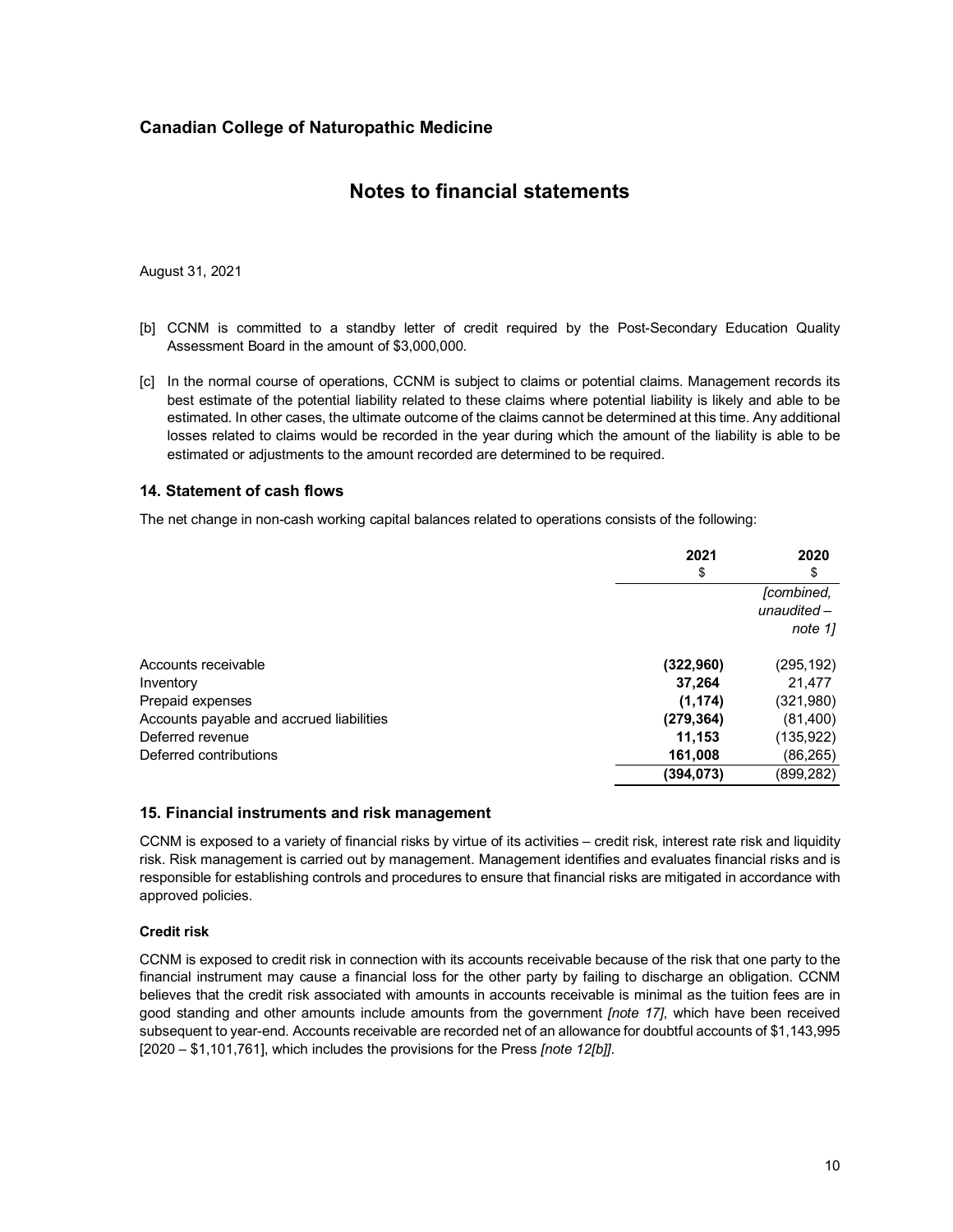### **Notes to financial statements**

August 31, 2021

#### **Interest rate risk**

CCNM is exposed to interest rate risk with respect to any borrowings on its line of credit, as the interest rate is linked to the bank's prime rate, which changes from time to time. CCNM has no bank indebtedness as at August 31, 2021.

#### **Liquidity risk**

CCNM is exposed to the risk that it will encounter difficulty in meeting obligations in connection with its financial liabilities. CCNM manages liquidity risk by maintaining adequate cash or available credit facilities.

### **16. Discontinued operations**

As of October 15, 2020, the clinic portion of the Ottawa Integrative Cancer Centre ["OICC"] transferred to a private corporation that is unrelated to CCNM, and as such, ceased to be a part of CCNM's operations. CCNM has classified this as discontinued operations in the prior year statement of operations. Revenue and expenses of OICC for the years are as follows:

|                                   | 2021<br>\$ | 2020<br>\$              |
|-----------------------------------|------------|-------------------------|
|                                   |            | [combined,              |
|                                   |            | $unaudited-$<br>note 11 |
| <b>Revenue</b>                    |            |                         |
| <b>Clinic</b>                     | 71,288     | 717,741                 |
| Donations and grants              | 42,471     | 162,963                 |
|                                   | 113,759    | 880,704                 |
| <b>Expenses</b>                   |            |                         |
| Salaries and employee benefits    | 43,297     | 343,442                 |
| Cost of goods sold                | 53,927     | 297,382                 |
| Other expenses                    | 40,431     | 243,084                 |
|                                   | 137,655    | 883,908                 |
| Loss from discontinued operations | (23, 896)  | (3,204)                 |